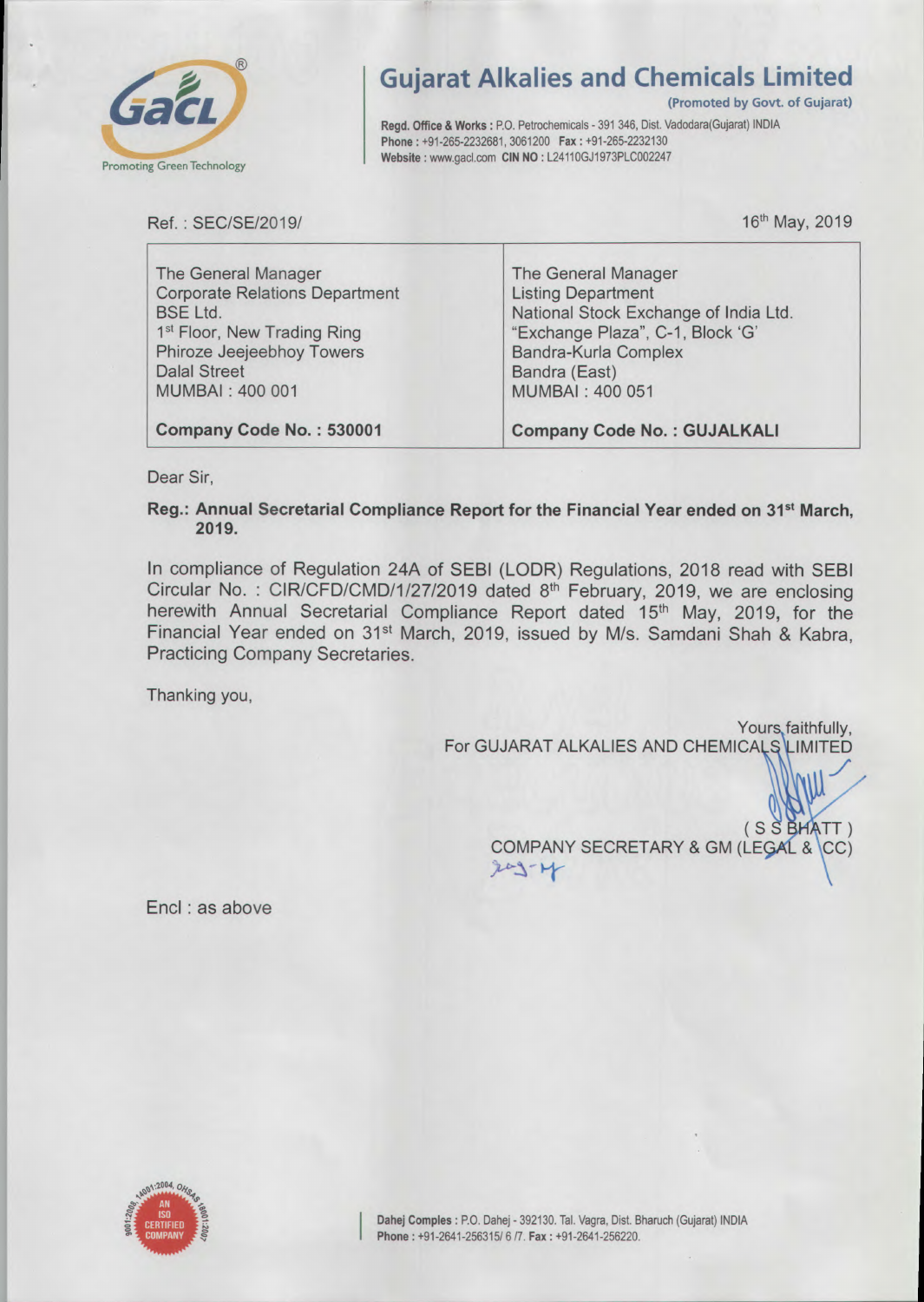## Secretarial Compliance Report of Gujarat Alkalies and Chemicals Limited for the year ended March 31, 2019 [Pursuant to regulaton 24A of SEBI (Listing Obligations and Disdosure Requirements) Regulations, 2015]

We, Samdani Shah & Kabra, Company Secretaries have examined:

- a. all the documents and records made available to us and explanation provided by Gujarat Alkalies and Chemicals Limited ("the listed entity"),
- b. the filings / submissions made by the listed entity to the stock exchanges,
- c. website of the listed entity,
- d. any other document / filing, as may be relevant, which has been relied upon to make this certification,

for the year ended March 31, 2019 ("Review Period") in respect of compliance with the provisions of:

- a. the Securities and Exchange Board of India Act, 1992 ("SEBI Act") and the Regulations, circulars, guidelines issued thereunder; and
- b. the Securities Contracts (Regulation) Act, 1956 ("SCRA"), rules made thereunder and the Regulations, circulars, guidelines issued thereunder by the Securities and Exchange Board of India ("SEBI");

The specific Regulations, whose provisions and the circulars / guidelines issued thereunder, have been examined, include:-

- a. Securities and Exchange Board of India (Listing Obligations and Disclosure Requirements) Regulations, 2015;
- b. Securities and Exchange Board of India (Substantial Acquisition of Shares and Takeovers) Regulations, 2011;
- c. Securities and Exchange Board of India (Prohibition of Insider Trading) Regulations, 2015;
- d. Securities and Exchange Board of India (Depositories and Participants) Regulations, 1996 / 2018;
- e. The Securities and Exchange Board of India (Registrars to an Issue and Share Transfer Agents) Regulations, 1993;

and circulars / guidelines issued thereunder.

702, Ocean, Sarabhai Compound, Near Centre Square Mall, Dr. Vikram Sarabhai Road, Vado Ph: +91 265 2988933-2311933, 9723462962. E-mail: cssamdani@gmail.com

Shah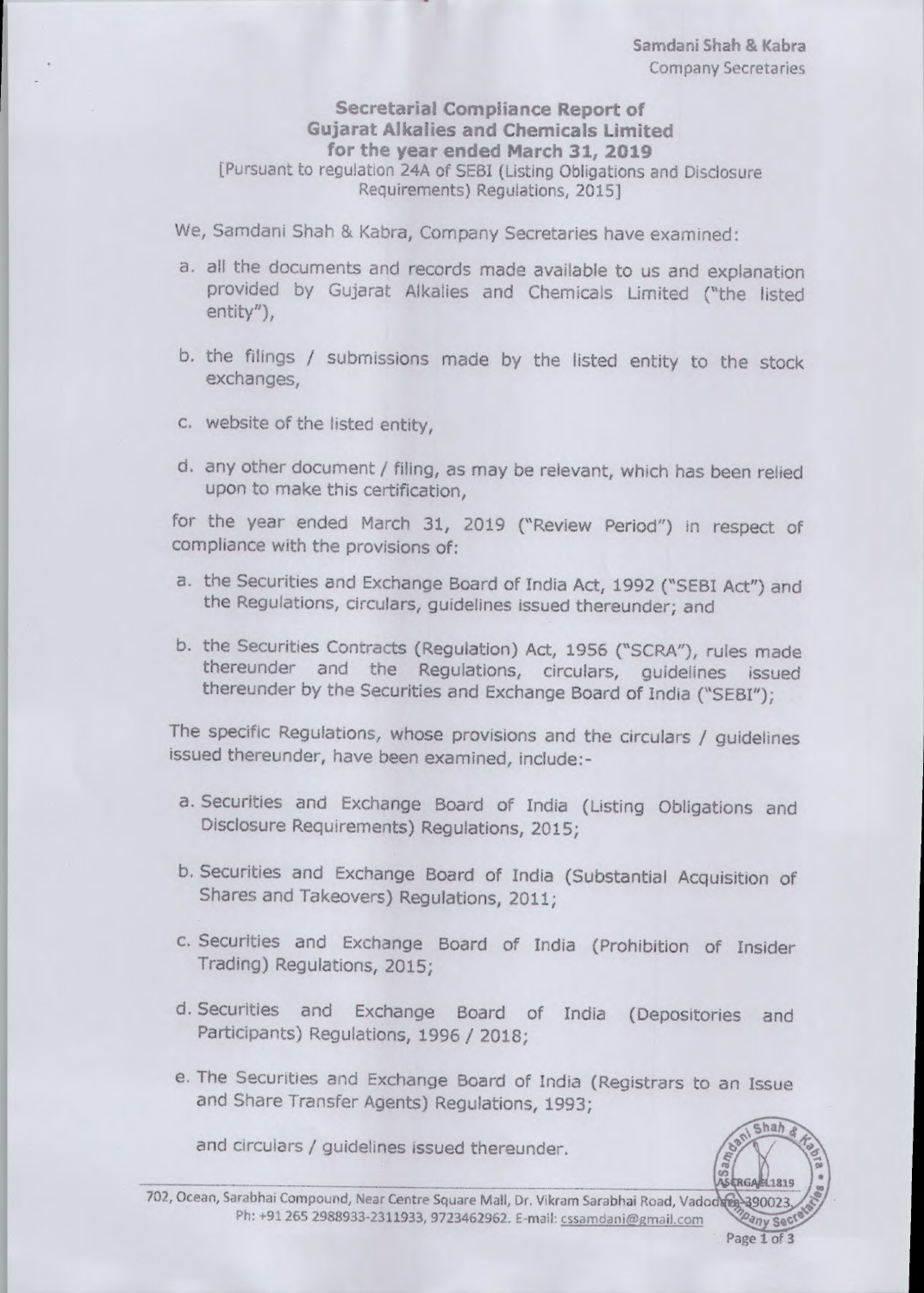There were no actions / events in pursuance of the following regulations requiring compliance thereof by the company during the review period:-

- a. Securities and Exchange Board of India (Issue of Capital and Disclosure Requirements) Regulations, 2009 / 2018;<br>b. Securities and Exchange Board of India (Buyback of Securities) Disclosure Requirements) Regulations, 2009 / 2018;
- Regulations, 1998 / 2018; b. Securities and Exchange Board of India (Buyback of Securities)<br>Regulations, 1998 / 2018;<br>c. Securities and Exchange Board of India (Share Based Employee
- Benefits) Regulations, 2014;
- d. Securities and Exchange Board of India (Issue and Listing of Debt Securities) Regulations, 2008;
- e. Securities and Exchange Board of India (Issue and Listing of Non-Convertible and Redeemable Preference Shares) Regulations, 2013.

And based on the above examination, we hereby report that, during the Review Period: Review Period;

a. The listed entity has complied with the provisions of the above Regulations and circulars/ guidelines issued thereunder, except in respect of matters specified below:-

| Sr.<br>No. | <b>Compliance Requirement</b><br>(Regulations / Circulars /<br>Guidelines / including<br>specific clause) | Deviations | Observations /<br>Remarks of the<br><b>Practicing Company</b><br>Secretary |
|------------|-----------------------------------------------------------------------------------------------------------|------------|----------------------------------------------------------------------------|
|            |                                                                                                           | Nil        |                                                                            |

- b. The listed entity has maintained proper records under the provisions of the above Regulations and circulars / guidelines issued thereunder in so far as it appears from our examination of those records, b. The listed entity has maintained proper records under the provisions of the above Regulations and circulars / guidelines issued thereunder in so far as it appears from our examination of those records. c. The following
- / its promoters / directors / material subsidiaries either by SEBI or by Stock Exchanges (including under the Standard Operating Procedures issued by SEBI through various circulars) under the aforesaid Acts / Regulations and circulars / guidelines issued aforesaid Acts / Regulations and circulars / guidelines issued thereunder: c. The following are the details of actions taken against the listed entity



The Bander.<br>
702, Ocean, Sarabhai Compound, Near Centre Square Mall, Dr. Vikram Sarabhai Road, Vadodara- 390023.<br>
Ph: 491 265 2888822 2311822 9722462963 5 mell mall, Dr. Vikram Sarabhai Road, Vadodara-390023. Ph: +91 265 2988933-2311933, 9723462962. E-mail: cssamdani@gmail.com Ph! +91 265 2988933-2311933, 9723462962. E-mail: cssamdani@gmail.com Page **2** of 3